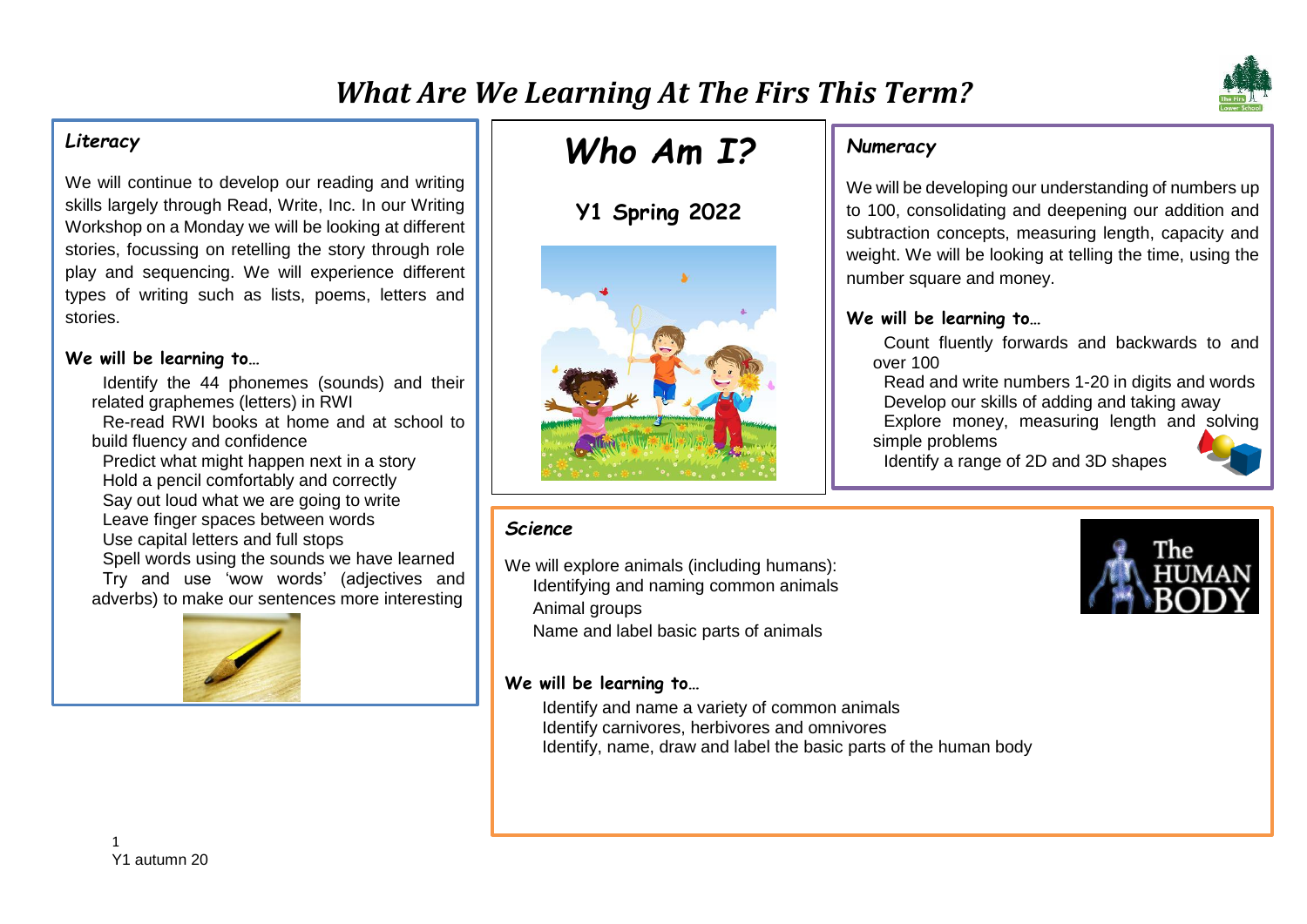## *What Are We Learning At The Firs This Term?*



*In Geography* we will be learning about where we live in relation to the United Kingdom. We will be learning about our local area and the human and physical features within our area. We will be looking at creating a leaflet about the 4 countries and the landmarks they have.

### **We will be learning to…**

Name, locate and identify characteristics of the four countries and capital cities of the United Kingdom

Use maps to locate the four countries and capital cities of UK and its surrounding seas Use basic geographical vocabulary to refer to Key human features

In **Design Technology** we will be exploring different types of masks from around the world and looking at the materials, decoration and purposes of each mask.

### **We will be learning to…**

Draw on their own experience to help generate ideas.

Suggest ideas and explain what they are going to do.

Model their ideas in card and paper.

Develop their design ideas applying findings from their earlier research.

With help measure, mark out, cut and shape a range of materials.

Use tools e.g. scissors and a hole punch safely.

2 components together using a variety of temporary methods e.g. glues or masking Assemble, join and combine materials and tape.

## *What else can I do at home?*

Read every day Practice spellings and sounds Practice number bonds to 10,20 and 100.

Practise counting in 2s, 5s and 10s Look for shapes in the environment Play shops at home and talk about and count out money Talk about animals and animal groups.

# *Who Am I?*

**Y1 Spring 2022**



*In Computing* we will learn basic skills such as mouse control, keyboard skills and develop our draw, fill, and shape techniques and design pictures.

## **We will be learning to…**

Show an awareness of the range of devices and tools they encounter in everyday life

Use a range of simple tools in a paint package / image manipulation software to create / modify a picture.

Work with support, to use a word processor, to communicate an idea or story, incorporating pictures.

*In History* we will learn about The Great Fire of London. We will be learning about when and where it happened, why and how the fire started and learning about significant people involved.

## **We will be learning to…**

Knowing words connected with the passing of time. Understand the changes within living memory learn events beyond living memory that are significant nationally or globally

*In Art* we will be looking at The Natural world. We will be also looking at Henri Matisse and Giuseppe and how we can create work inspired by their artwork.

**We will be learning to…**

use scissors tear paper creating collage observational drawings folding paper painting